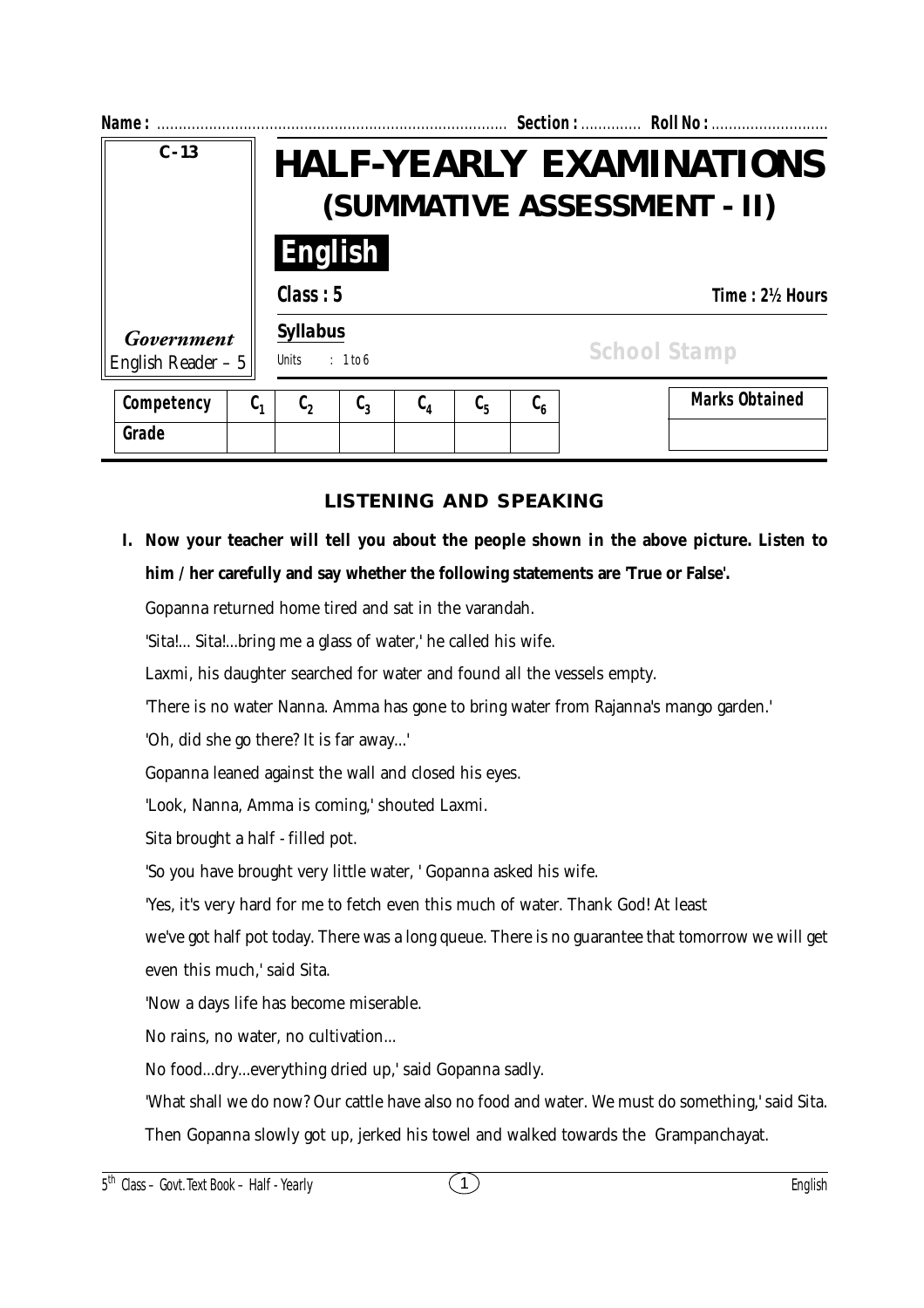|    | 1. Sita went to a very far off place to fetch water and mangoes.               |  |
|----|--------------------------------------------------------------------------------|--|
|    | 2. Laxmi found very little water in the vessel.                                |  |
|    | 3. Life became miserable for everyone in the village.                          |  |
|    | 4. There is drought in the village.                                            |  |
|    | 5. Gopanna went to the Grampanchayat to get more water.                        |  |
| П. | Arrange the following from the story in the correct sequence.                  |  |
|    | * The owner of the eating - house stood there serving his customers.           |  |
|    | * He was forced to pay the pennies.                                            |  |
|    | The traveller still walked to and from enjoying the smell.<br>*                |  |
|    | 'The sound of money is a fair payment for the smell of food', said Hodja.<br>* |  |
|    | A poor traveller was walking through the streets of Ak – Shehir.               |  |
|    | * Hodja shook the two pennies together the man's left ear.                     |  |

# **Ans. Correct sequence :**

# **READING AND RESPONDING**

# **I. Tick (**✓**) the following questions on the right answers.**

| 1) All the children left Hari alone because    |  |  |                              |  |  |
|------------------------------------------------|--|--|------------------------------|--|--|
| a) he troubled others                          |  |  | b) he liked to be alone      |  |  |
| c) the teacher asked them to do so             |  |  |                              |  |  |
| 2) Hari went and sat in a sandy corner because |  |  |                              |  |  |
| a) he was happy to be alone                    |  |  | b) he liked that place       |  |  |
| c) he was left alone by his friends            |  |  |                              |  |  |
| 3) Hari put out his hand to                    |  |  |                              |  |  |
| a) shake the crab's claw                       |  |  | b) pull Hari into the pool ( |  |  |
| c) take his lunch                              |  |  |                              |  |  |
|                                                |  |  |                              |  |  |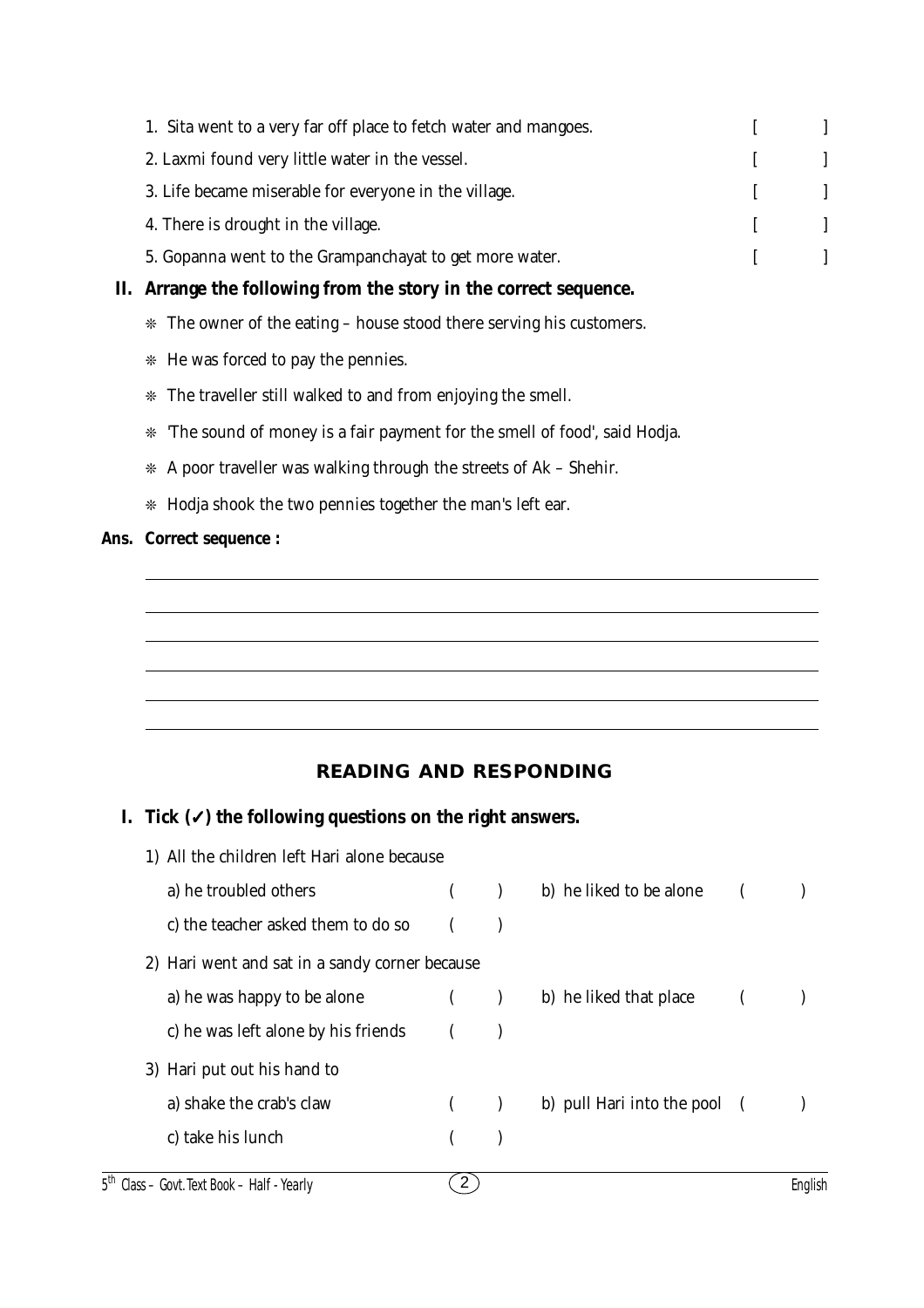| 4) The poet says, 'Give all the love a heart can hold'. It means                                                                 |                                                                                                 |  |                            |                |  |  |
|----------------------------------------------------------------------------------------------------------------------------------|-------------------------------------------------------------------------------------------------|--|----------------------------|----------------|--|--|
| a) Love is measurable                                                                                                            |                                                                                                 |  | (b) Love is not measured ( |                |  |  |
| 5) 'Little trials' in the second stanza means                                                                                    |                                                                                                 |  |                            |                |  |  |
| a) fights                                                                                                                        |                                                                                                 |  | ( ) b) difficulties        | $\overline{ }$ |  |  |
| II. Answer the following questions.                                                                                              |                                                                                                 |  |                            |                |  |  |
| 1) If you were left alone by your classmates, how would you feel?                                                                |                                                                                                 |  |                            |                |  |  |
| Ans.                                                                                                                             | <u> 1989 - Johann Stein, fransk politiker (d. 1989)</u><br>2) Did the town people welcome them? |  |                            |                |  |  |
| <u> 1989 - Johann Harry Harry Harry Harry Harry Harry Harry Harry Harry Harry Harry Harry Harry Harry Harry Harry</u><br>Ans.    |                                                                                                 |  |                            |                |  |  |
|                                                                                                                                  | 3) Why do plants need more water in summer ?                                                    |  |                            |                |  |  |
| <u> 1989 - Johann Harry Harry Harry Harry Harry Harry Harry Harry Harry Harry Harry Harry Harry Harry Harry Harry</u><br>Ans.    |                                                                                                 |  |                            |                |  |  |
| 4) What did the eating - house keeper as the traveller to do?<br>Ans.<br><u> 1989 - Johann Barnett, fransk politik (d. 1989)</u> |                                                                                                 |  |                            |                |  |  |
| 5) Pick out the creature which wriggled, jiggled and tickled the woman.                                                          |                                                                                                 |  |                            |                |  |  |
| Ans.<br><u> 1989 - Johann Stein, marwolaethau a bhann an t-Amhain an t-Amhain an t-Amhain an t-Amhain an t-Amhain an t-A</u>     |                                                                                                 |  |                            |                |  |  |
|                                                                                                                                  |                                                                                                 |  |                            |                |  |  |

#### **WRITING**

**I. Look at the following advertisement given in the newspaper.**



#### **Now, answer the following questions.**

1) Who is organizing the event?

Ans.

<sup>5</sup> th Class – Govt. Text Book – **Half - Yearly** English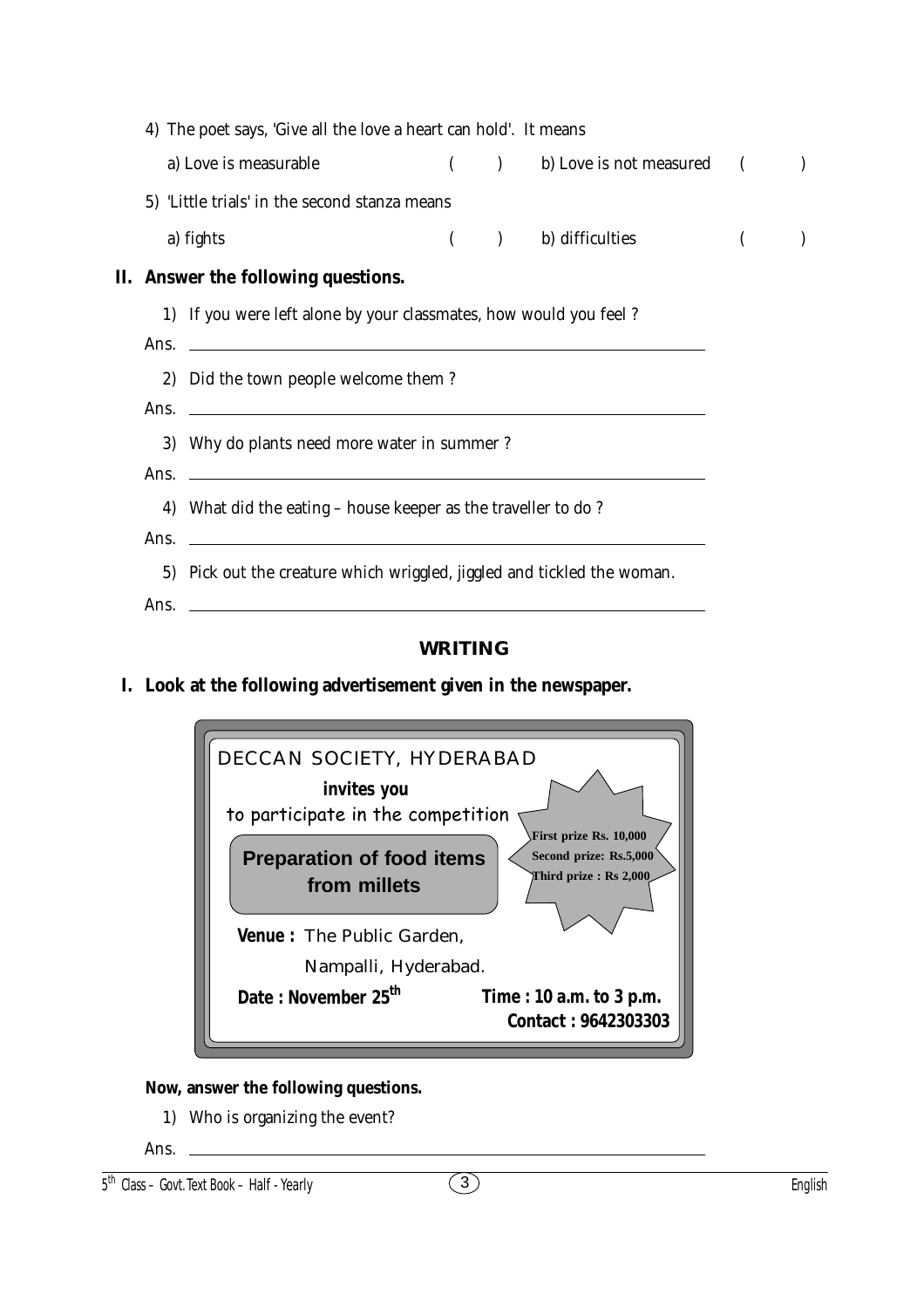2) What is the theme of the event?

Ans.

3) Where and when will it be held?

Ans.

### **II. Lalitha wrote a letter to her friend Usha, about how she got a blue ribbon. Read the letter.**

31.08.2013

Hi Usha,

I was really surprised the other day when I went to the agri based exhibition at our place. I was called to get the best prize for growing a tomato. You know my tomato without my knowledge was judged. I learnt later that my father had taken my tomato to the exhibition.

How are the things at home ? Convey my regards to uncle and aunt.

With love,

Lalli.

**Imagine you are Usha. Write a letter to Lalitha asking her to tell you the secret of growing a prize – worthy tomato.**

#### **VOCABULARY**

#### **I. Complete the words using appropriate suffixes.**

| 10) $accept + \_$ |
|-------------------|
|                   |

5 th Class – Govt. Text Book – **Half - Yearly** English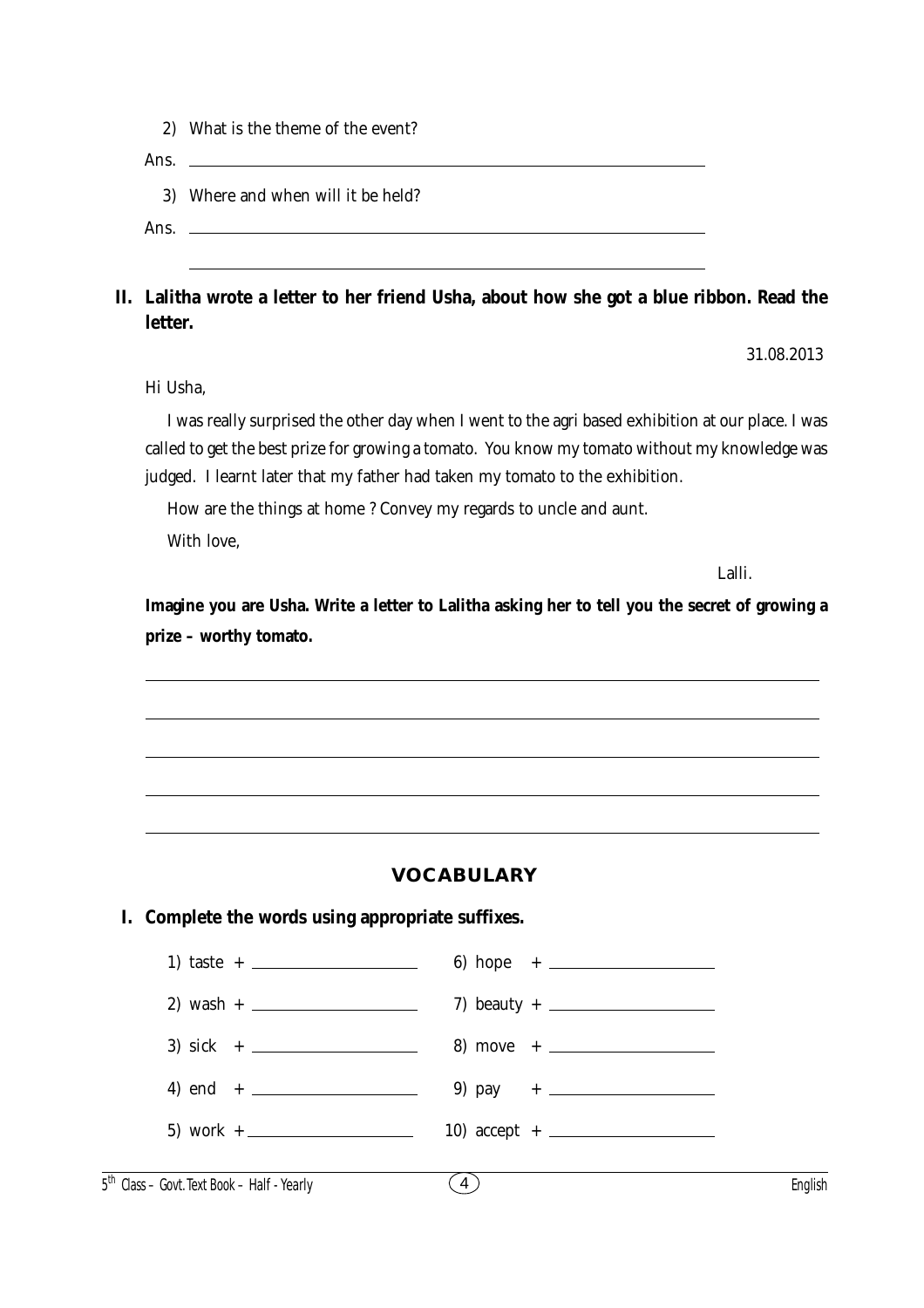**II. Complete the following 'Concept Map' using the grains and pulses you know.**



## **GRAMMATICAL AWARENESS**

### **I. Read the following sentences and underline the auxiliaries.**

- 1) I am working as a teacher.
- 2) He is a player. He is playing cricket.
- 3) Aruna is a doctor. She is wearing a white coat.
- 4) Raju is a writer. He is writing a story.
- 5) Raghu was doing his homework, when his father came.
- 6) We were writing our exam at 2 p.m. yesterday.
- 7) It has rained in the morning.
- 8) I have completed my breakfast.
- 9) The exhibition is packed with audience.
- 10) I am suffering from fever.

\*\*\*